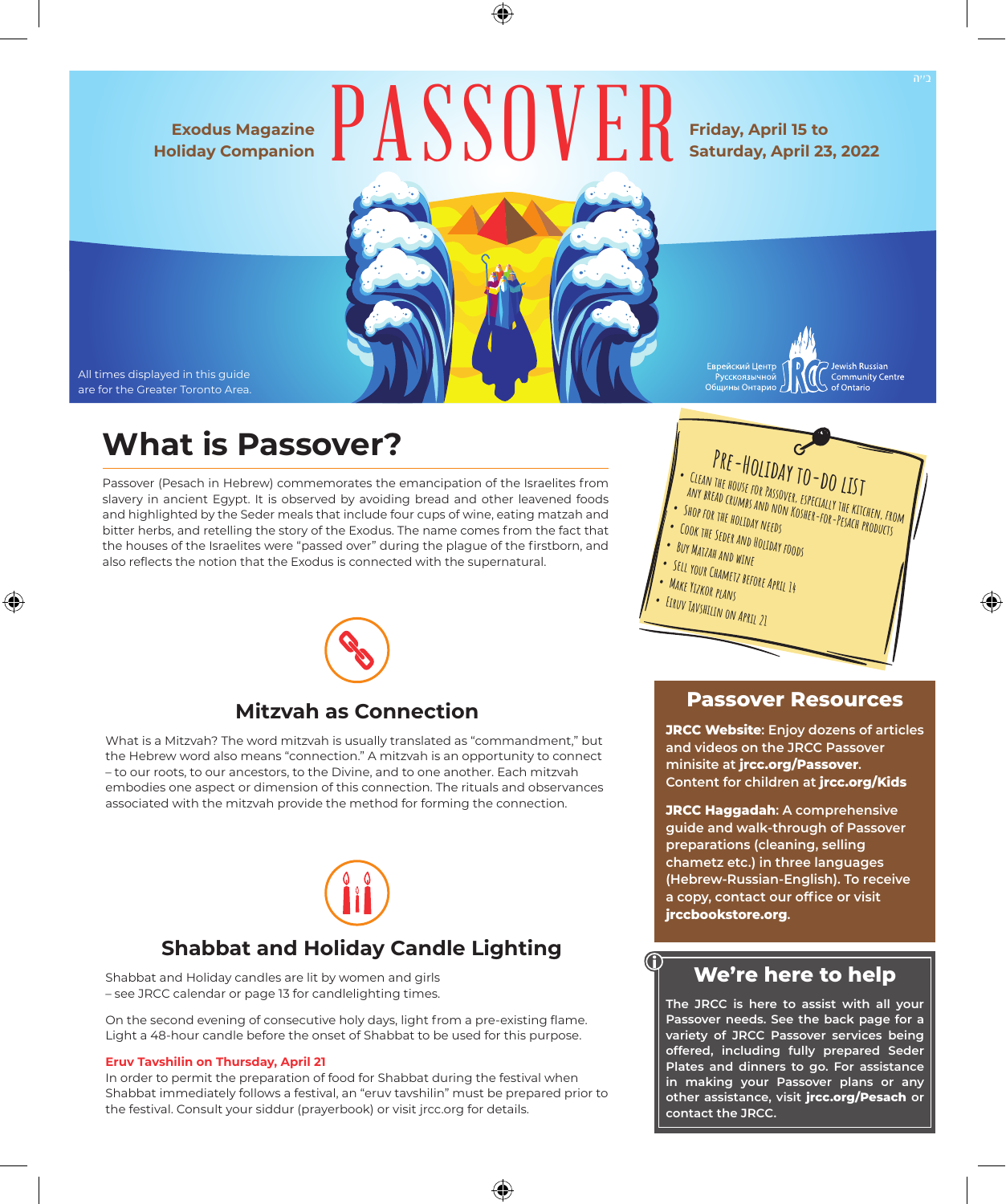

## **Chametz vs. Matzah**

Why is eating Matzah on Passover so fundamental? Chametz and Matzah are almost the same substance, containing the same ingredients of flour and water. The one key difference is that while Chametz bread rises, filling itself with hot air, the Matzah stays flat and humble. Chametz represents that swelling of ego, is the greatest form of enslavement. When we celebrate the Festival of Freedom, as Passover is also known, we disavow Chametz as a vehicle for eradicating ego. Because the only way to truly and freely connect to our Creator and to one another is with humility, to ensure our egos don't get in the way.



## **No Chametz**

The Torah forbids us to own or possess any Chametz throughout the week of Passover. Here are the basic steps to getting rid of Chametz:



#### **CLEAN IT**

*When: In the weeks preceding Passover*  Thoroughly check and clean any place in your home, office or car that might possibly contain traces of food.



#### *When: by Thursday, April 14*

The non-perishable Chametz products you want to store and keep for after Passover should be sold so they are not technically in your possession for the duration of the holiday. Use the form or visit **jrcc.org/sellchametz**.



#### **SEARCH FOR IT**

#### *When: Thursday, April 14, after dark*

Search for crumbs and remnants of Chametz that may have escaped your clean-up operation. A special blessing is recited before the search, you can find it in your Haggadah (JRCC Haggadah page 2).



#### **STOP EATING IT**

*When: Friday, April 15, before 11:02am*  After this time, you can no longer eat any Chametz. Any Chametz left over should be disposed of.



### **BURN IT**

*When: Friday, April 15, before 12:09pm*  Burn the Chametz you found during the search.



## **NULLIFY IT**

*When: Friday, April 15, before 12:09pm*  Nullify any Chametz in your property that may have been overlooked by reciting a unique passage, which can be found in your Haggadah (JRCC Haggada page 3).

 $\circled{1}$  Learn more about the prohibition of possessing Chametz and lots of resources for all the above at **jrcc.org/chametz**.

## **The Passover Seder**

#### **When:**

Friday, April 15 and Saturday April 16, after dark.

### **How:**

Follow your Haggadah step-by-step and have a great time!

**1** The JRCC Haggada has a very informative introduction with clear explanations and instructions about the Seder. To prepare, you can also visit jrcc.org/Seder before the holiday for fascinating articles, useful information, and practical tutorials.



## **The Seder in Short**

The Passover Seder contains the observance of many biblical and rabbinical mitzvot, including: eating matzah, eating maror (bitter herbs), drinking four cups of wine, relating the story of the Exodus to our children, and reclining as a symbol of freedom.

#### **The most essential parts of the Passover Seder are:**

- 1. Telling the Story of the Exodus
- 2. Eating the Matzah (27 grams)
- 3. Eating the Marror bitter herd (18 grams)
- 4. Drinking the Four Cups of Wine
- 5. Feeling Free reclining consuming the wine and Matza
- 6. Celebration and gratitude to G-d



### **The Seder Plate**

The Seder table is home to a group of items not usually found in the same place at the same time. These symbolisms are ways of remembering and commemorating the Egyptian Exile and Exodus. On their own they don't seem to contain any personal relevance to our lives today. The great Kabbalist Rabbi Isaac Lurya (known as the Arizal) explains that the ten items of the Seder Plate reflect the structure of human consciousness, which is composed of ten dimensions – three intellectual faculties and seven emotional ones. Just as a plate is a vessel for what it holds, the Seder Plate is the channel through which we can personalize and internalize the depth of the Passover Seder and the message of freedom into the different parts of our being.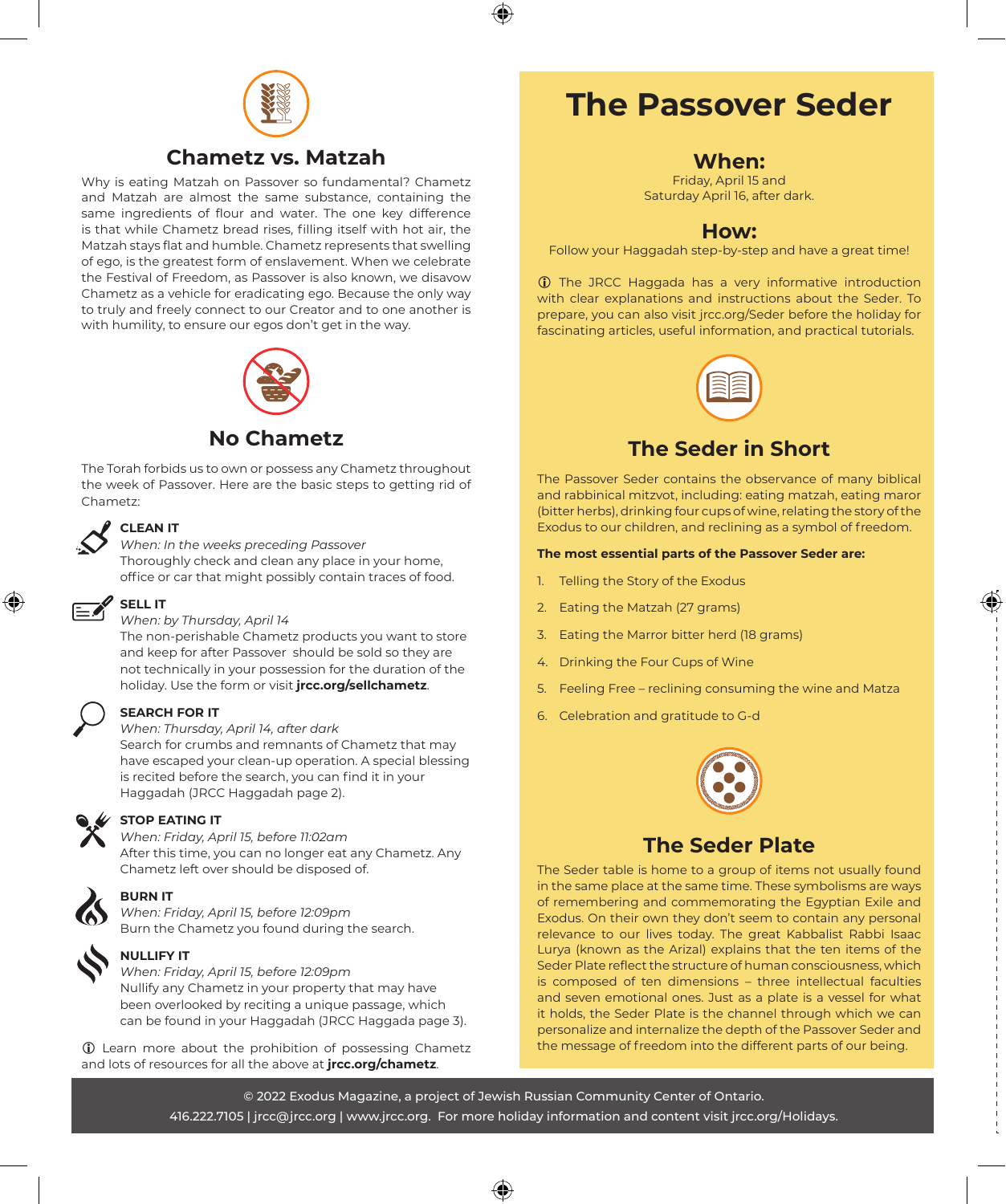## Passover Seder Insights

*Follow your Haggadah for the detailed step-by-step. Below are some insights and inspiration.*

## From Chaos to Order

The phrase "Passover Seder" is actually an oxymoron: The word "Passover" means to skip, to pass over. The word "Seder" means order. So the Passover Seder is actually about bringing chaos into order. The supernatural nature of the Passover energy, reflected in the astounding miracles that accompanied the Exodus, seems somewhat out of reach, disconnected from our lives today. The fifteen steps that comprise the order of the Passover Seder are designed to bring that lofty energy down to earth so that we can assimilate it into our minds, hearts and lives as we are today – empowering us to live a life that is both supernatural and grounded at the same time.



The bitterness of Egypt is brought to the table with Maror, the bitter herb – usually a mixture of horseradish and romaine lettuce. The lettuce is not actually bitter, but has a bitter aftertaste. The initial stages of exile and enslavement are often benign and even pleasant. Eventually, the lack of freedom and the injustices of life in shackles become overwhelming. In the end we realize that the purpose of hardship is to imbue us with greater strength and depth.

## **Sale of Chametz Form**

SUBMIT BY: THURSDY, APRIL 14, 2022 AT 9PM

**Sell your chametz online at jrcc.org/sellchametz**

I (We):

#### \_\_\_\_\_\_\_\_\_\_\_\_\_\_\_\_\_\_\_\_\_\_\_\_\_\_\_\_\_\_\_\_\_\_\_\_\_\_\_\_\_\_\_\_\_\_\_\_\_\_\_\_\_\_\_\_\_\_\_\_\_\_\_ FULL NAME(S)

[Head(s) of the Household] Hereby authorize Rabbi Yoseph Y. Zaltzman to dispose of all chametz that may be in my (our) possession wherever it may be — at home, at my (our) place of business, or elsewhere — in accordance with the requirements of Jewish Law as incorporated in the special contract for the sale of chametz.

| <b>HOME ADDRESS</b>     |             |  |
|-------------------------|-------------|--|
|                         |             |  |
|                         |             |  |
| <b>BUSINESS ADDRESS</b> |             |  |
|                         |             |  |
|                         |             |  |
| <b>SIGNATURE</b>        | <b>DATE</b> |  |
|                         |             |  |
|                         |             |  |
| <b>SIGNATURE</b>        | <b>DATE</b> |  |
|                         |             |  |

## The 4 Cups as 4 Steps of Freedom

Like every meaningful journey in life, the journey to freedom is comprised of different stages, levels and dimensions. The Four Cups of wine consumed during the Seder celebrate the stages of our Exodus and Redemption, and are connected with the four phrases of redemption mentioned in the Torah regarding the exodus from Egypt.

**The First Cup:** "I will release you." The physical removal from

servitude. The first step is to get away from the source of oppression.

**The Second Cup:** "I will save you." The freedom from

- intellectual and spiritual slavery. After you get yourself away from oppressive force, you need to remove the oppression from within you.
- **The Third Cup:** "I will liberate you." The creation of a people <br>**1** in a permanent state of first of the state of the state of the state of the state of the state of the state of the state of the state of the state of th in a permanent state of freedom. After eradicating the oppressive force, you can now work on becoming immune from it altogether, erasing even the possibility of it taking hold.
- **The Fourth Cup:** "I will take you unto Me as a nation." After mastering the first three stages to get to a state of "freedom from," it is now time to define life on your terms, to be true to yourself, your true self, and live up to your inner calling and spiritual destiny.



Go Matzah!

Matzah is the most basic icon of the festival of Passover, which is actually called "The Festival of Matzahs" in the Torah. The Sages give it different names, which can even seem in conflict with one another: "The Bread of Affliction," "The Bread of Poverty," "The Bread of Humility," "The Bread of Instruction," "The Bread of Faith," "The Bread of Healing." The element that ties all of these together is faith – the faith to persevere through adversity, the faith to experience gratitude for the goodness that comes after, and the deep faith to recognize the benefits that emanate from the challenge itself.

#### **Three Reasons for Three Matzahs**

- 1. The three intellectual faculties: Combine intellectual and emotional slavery with Divinely inspired faith, and you have the spiritual recipe for freedom.
- 2. The three tribal categories of the Jewish people: Kohens, Levites and Israelites. The greatest strength comes from unity, and encapsulates freedom when it also appreciates diversity.
- 3. The three Patriarchs: Abraham, Isaac and Jacob, and their respective divine attributes of kindness, discipline and harmony.

i **Online Hagaddah at jrcc.org/Haggadah**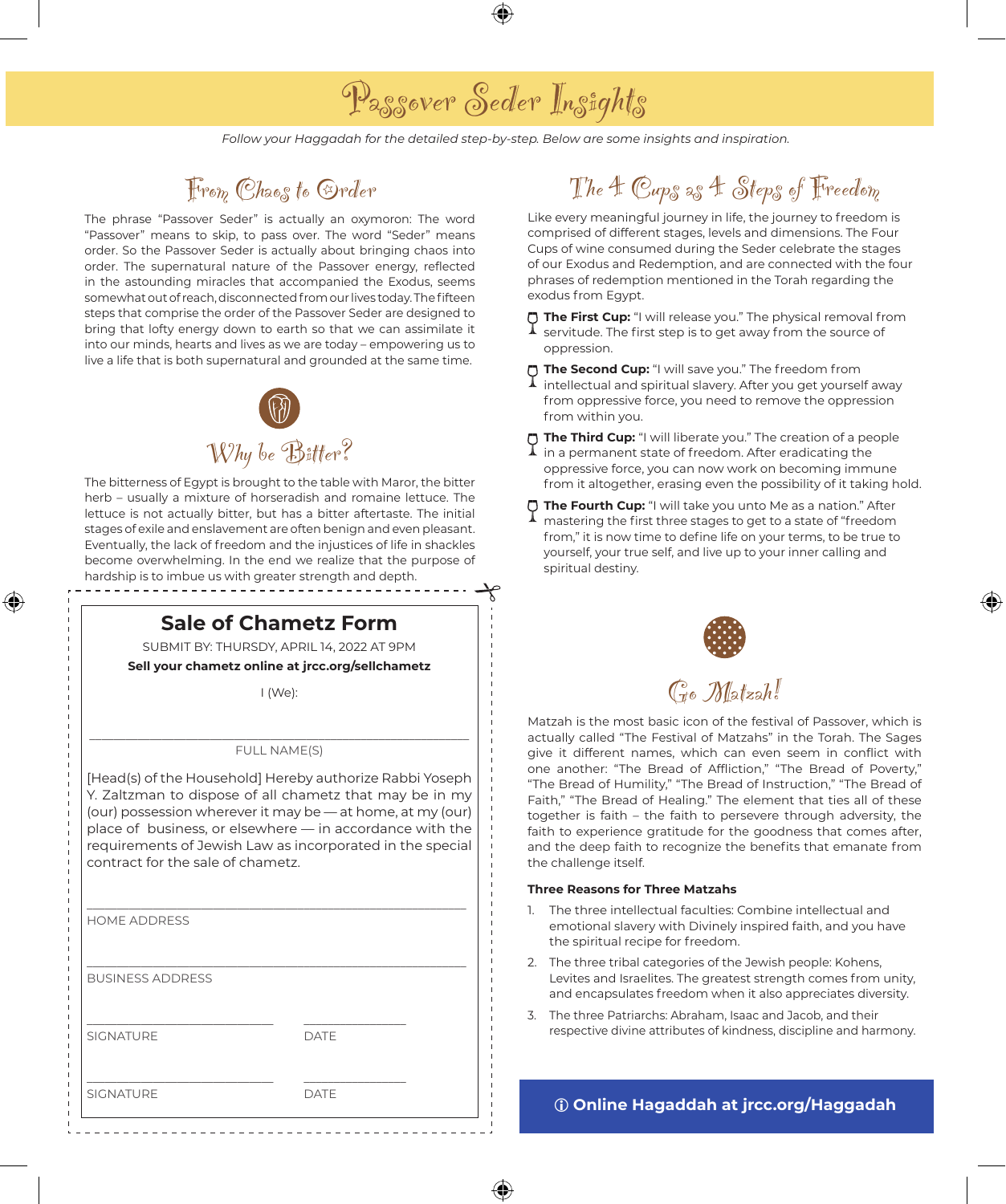## **The Intermediate Days**

*When: Monday, April 18 to Thursday, April 21*

Chol Hamoed (literally, "the weekday of the holiday") refers to the "intermediate period" of the festivals between the beginning and ending holy days. These days are a fusion of the mundane ("chol) and the sacred ("moed"). These are not holy days like Shabbat and Yom Tov during which work is prohibited, yet they are still festival days that are observed with limited work restrictions.

The general idea is to minimize work and as to maximize the holiday celebration – a time to reflect, connect, and celebrate. Be Merry – it's a week-long festival! Try to drink wine and eat Matzah each day.

i Learn more about Chol Hamoed at **jrcc.org/CholHamoed**



When: Shabbat, April 23

Yizkor is the remembrance prayer for departed loved ones, where we implore G-d to remember the souls of our relatives and friends that have passed on. The main component of Yizkor is our private pledge to give charity following the holiday in honor of the deceased. By giving charity, we are performing a positive physical deed in this world, something that the departed can no longer do, especially if our goods deeds emulate theirs. Yizkor renews and strengthens the connection between us and our loved one, brings merit to the departed souls, and elevates them in their celestial homes.

|                                          | <b>Yizkor Card</b>                                                                                                                                                                                                        |
|------------------------------------------|---------------------------------------------------------------------------------------------------------------------------------------------------------------------------------------------------------------------------|
|                                          | $\Box$ Yes, I want the name(s) of my relatives / friends to be mentioned<br>during the Yizkor Service and for the card to be places on the wall<br>during services. Please, fill in clearly and submit by April 14, 2022: |
| <b>NAMES OF THE DECEASED</b>             |                                                                                                                                                                                                                           |
|                                          | Name: Mother's Name:                                                                                                                                                                                                      |
|                                          |                                                                                                                                                                                                                           |
|                                          | Name: Mother's Name:                                                                                                                                                                                                      |
|                                          | Name: Mother's Name:                                                                                                                                                                                                      |
|                                          | In memory of my family/friend I make the following donation:<br>□\$18 □\$25 □\$36 □\$54 □\$100 □\$180 □Other:\$                                                                                                           |
|                                          |                                                                                                                                                                                                                           |
|                                          |                                                                                                                                                                                                                           |
| YOUR INFORMATION<br><b>NAMF</b><br>PHONE | <b>FMAIL</b>                                                                                                                                                                                                              |
|                                          |                                                                                                                                                                                                                           |
| <b>ADDRESS</b><br>□Cheque enclosed or    | <b>□Please charge my credit card:</b> □Visa □Master Card □AmEx                                                                                                                                                            |
| Card No:                                 |                                                                                                                                                                                                                           |



## **Counting the Omer**

*When: Each evening after dark, for 49 days, starting Sat, April 16*

The counting of the Omer leads up to the holiday of Shavuot and the giving of the Torah on the fiftieth day. The 49 days embody the 49 steps of self-improvement.

i Learn more about this Mitzva at **jrcc.org/omer**



## **All Night Learning**

*When: Thursday night, April 21 - the 7th night of Pesach*

It is customary to remain awake all night until dawn, studying Torah, in commemoration of the great miracle of the Splitting of the Sea, which occurred at dawn on the Seventh Day of Passover.



*When: Shabbat, April 23, in the afternoon*

On this final day of Passover we strive for the highest level of freedom, and focus on the Final Redemption. Following the Baal Shem Tov's custom, we end Passover with "Moshiach's Feast" — a festive meal complete with matzah and four cups of wine, during which we celebrate the imminent arrival of Moshiach. This unique experience begins before sunset and continues until after nightfall.

i Learn more at **jrcc.org/MoshiachFeast**

#### **From Exodus to Exodus**

The eighth day of Pesach is traditionally associated with our hopes for the coming of Moshiach, and the Feast of Moshiach is intended to deepen our awareness of Moshiach and enable us to integrate it into our thinking processes. The idea of Moshiach may sometimes seem unfathomable. The same was true for our ancestors who were enslaved physically and mentally in Egypt. They were stuck. And just as the miraculous events of the Exodus awakened them into freedom, so too we will be awakened by miracles. One way to get there is to internalize the idea, to learn about it, visualize and make it real. As the Rebbe teaches, when we open our eyes in this way, our awareness itself makes it real. i Learn more at **jrcc.org/Moshiach**

**Next Year in Jerusalem!**

The question is obvious: Why next year? Why not this year in Jerusalem? The intent is not that we should wait until next year to be in Jerusalem. At the conclusion of the Passover Seder we are asking to be immediately redeemed, right now, so that next year we can celebrate Passover in the Holy Temple in Jerusalem.

**Passover concludes at 8:57pm on Saturday, April 23.** Wait one hour before using Chometz.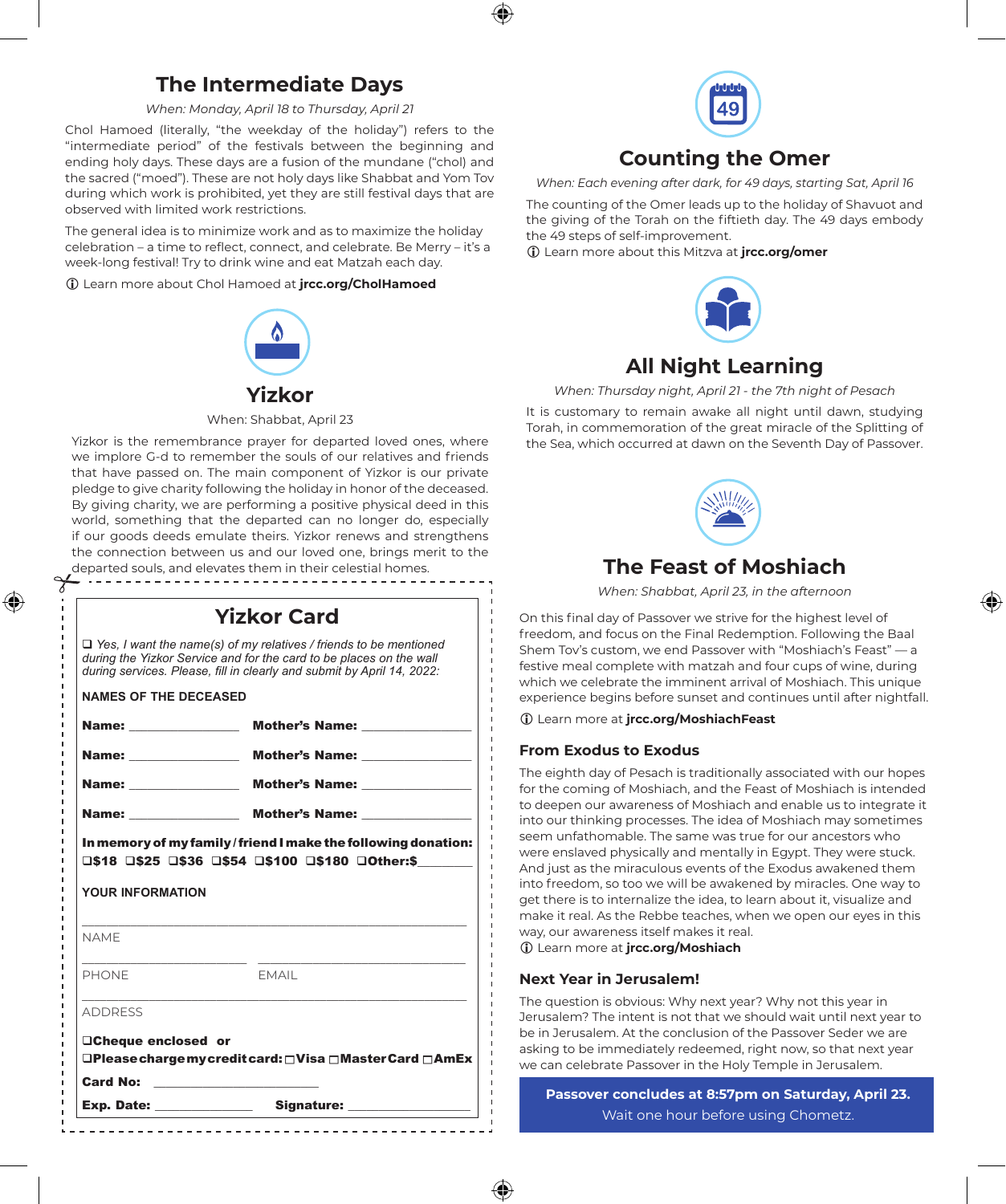#### **Путеводитель по праздникам JRCC**



Время, указанное в этом руководстве, относится к Большому Торонто.

## **Что такое Песах?**

Праздник Песах знаменует освобождение евреев из рабства в Древнем Египте. В дни Песаха не едят хлебные продукты, а также все, что может содержать квасное. Этот принцип является основой трапезы Пасхального Седера, включающей четыре бокала вина, Мацу и Марор - горькие травы, а также пересказ истории Исхода. Название праздника происходит от арамейского слова «пасах» - «перепрыгнуть». Дело в том, что Ангел Смерти во время казни первенцев миновал – «перепрыгнул» дома евреев. Также название праздника связано с сверхъестественными явлениями, сопровождавшими евреев во время Исхода.



#### **Мицва как инструмент связи**

Что такое мицва? Слово «мицва» обычно переводится как «заповедь», но на иврите оно также означает «связь». Мицва - это возможность соединиться, связаться со Вс-вышним, с нашими корнями, нашими предками и друг с другом. Любая мицва воплощает один аспект или грань этой связи. Обычаи и законы каждой мицвы всякий раз создают новую связь.



### **Зажигание свечей в Шаббат и праздничные дни**

Субботние и праздничные свечи обычно зажигают женщины и девушки. Вы можете ознакомиться с информацией о точном времени зажигания свечей в календаре JRCC на стр. 30 и в журнале «Эксодус» на стр. 13.

Во второй вечер праздника зажигать праздничные свечи нужно от заранее подготовленного огня. Поэтому до наступления Шаббата зажгите 48-часовую свечу, которая будет использоваться для зажигания свечей второго вечера Песаха.

#### **Обряд «Эрув Тавшилин» проводится в четверг 21 апреля.**

Когда Шаббат следует сразу за праздником, нужно провести обряд «Эйрув Тавшилин», что делает возможным приготовление пищи для Шаббата во время праздника. Этот обряд должен быть проведен до начала праздника. Подробности в Сидуре (молитвеннике) или на сайте jrcc.org.



Еврейский Центр

<sup>э</sup>vсскоязычной Общины Онтарио

#### **Информация о празднике Песах**

**К вашему вниманию десятки статей и видео на Пасхальном мини-сайте JRCC: jrcc.org/Passover. Интересный материал для детей на сайте jrcc.org/Kids JRCC. «Пасхальная Агада» JRCC: подробное руководство и пошаговая инструкция по подготовке к Песаху (уборка, продажа Хомца и т. д.) на трех языках (ивритрусский-английский). Приобрести книгу можно в нашем офисе или онлайн на сайте jrccbookstore.org.**

### **JRCC поможет в проведении Песаха**

**Наша цель – помочь членам общины во всем, что связано с проведением праздника Песах. На последней странице перечень различных услуг, предлагаемых JRCC, в том числе готовые Подносы для Пасхальных Седеров и блюда праздничных трапез на вынос. Чтобы получить помощь в проведении праздника Песах, посетите вебсайт jrcc. org/Pesach или свяжитесь с офисом JRCC.** 

 $\supset$  Jewish Russian Community Centre

of Ontario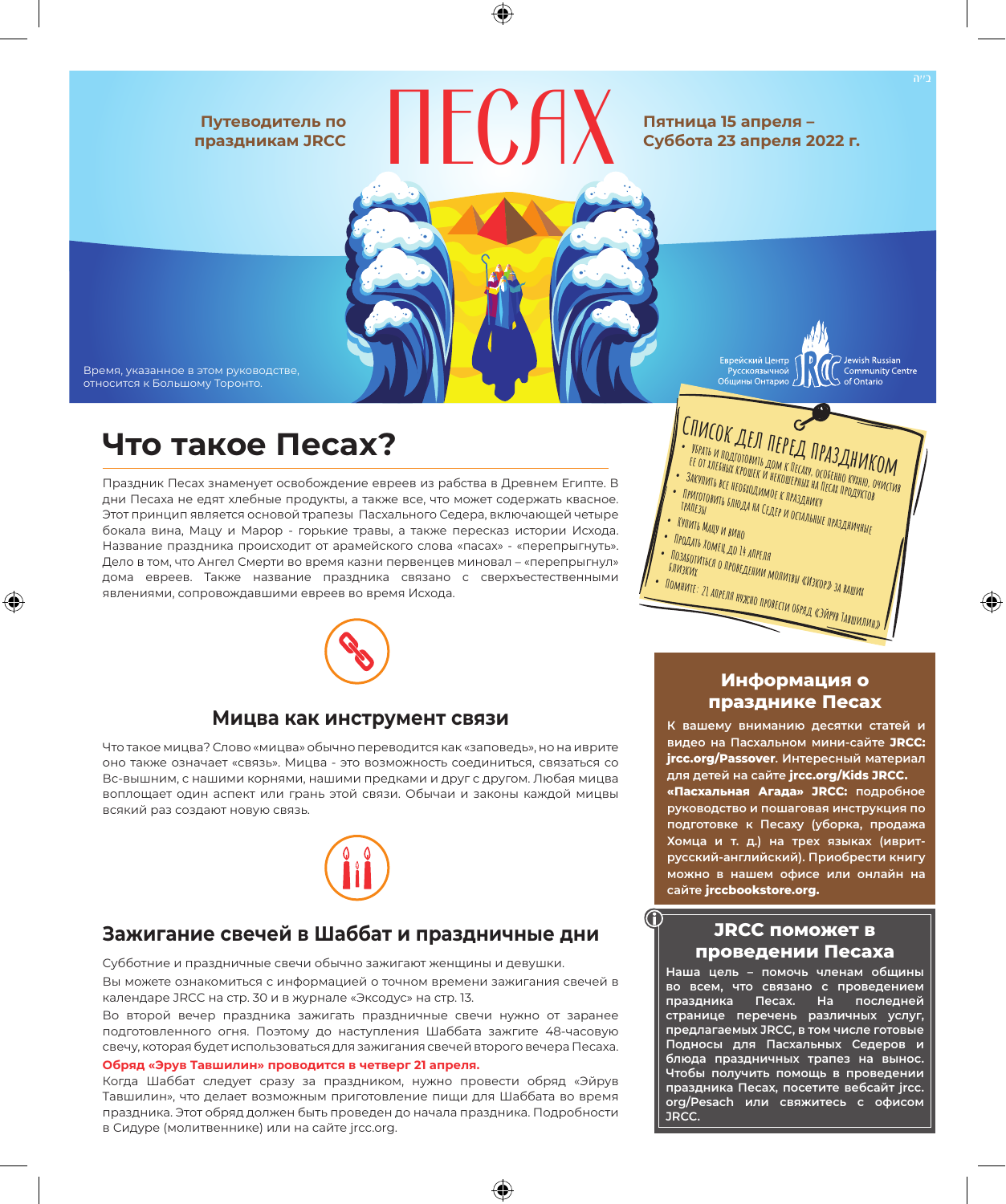

### **Хомец – антипод Мацы**

Почему так важно есть Мацу на Песах? Хомец и Маца - это почти один и тот же продукт, состоящий из одних и тех же ингредиентов - муки и воды. Единственное ключевое отличие заключается в том, что хлеб – Хомец, наполняясь теплым воздухом во время брожения, поднимается, разрастается. Маца же остается плоской - скромной. Хомец символизирует увеличение нашего эго – основной причины самопорабощения. Отмечая Песах - Праздник Свободы, мы отказываемся от Хомца, тем самым искореняя наше эго. Единственное средство по-настоящему соединиться с Создателем и друг с другом – смирение, оно является гарантом, что наше эго не помешает этой связи..



**Нет Хомцу!**

Тора запрещает нам владеть каким-либо Хомцом в течение Пасхальной недели. Основные шаги по избавлению от Хомца:



**ОЧИЩЕНИЕ ОТ ХОМЦА** *КОГДА:* За несколько недель до Песаха очистите от Хомца свой дом, машину, офис и т. д. Убедитесь, что все места, куда в течение года могли попасть кусочки или крошки еды, тщательно вычищены

**ПРОДЖА ХОМЦА** *КОГДА:* До четверга 14 апреля. Нескоропортящиеся продукты из Хомца, которые вы хотите использовать после Песаха, должны быть проданы, чтобы они не находились в вашем распоряжении на время праздника. Заполните декларацию продажи Хомца. Подробности на вебсайте **jrcc.org/sellchametz**



**ПОИСКИ ХОМЦА** *КОГДА:* В четверг 14 апреля после наступления темноты. Надо провести поиски Хомца – кусочков еды, крошек и т. д., возможно застрявших в укромных уголках дома или пропущенных во время уборки. Перед началом поисков произносится особое благословение - его можно найти на стр. 2 «Пасхальной Агады» JRCC.



**ЗАВЕРШЕНИЕ ПОЕДАНИЯ ХОМЦА** *КОГДА:* В пятницу 15 апреля до 11:02. После этого времени нельзя больше есть Хомец. От любого оставшегося Хомца следует избавиться.

**СЖИГАНИЕ ХОМЦА** *КОГДА:* В пятницу 15 апреля, до 12:09. Сожгите Хомец, найденный при поисках

**АННУЛИРОВАНИЕ ХОМЦА** *КОГДА:* В пятницу 15 апреля до 12:09. Аннулируйте любой не замеченный вами Хомец, все еще находящийся в вашем доме, путем произнесения особого благословения - его можно найти на стр. 3 «Пасхальной Агады» JRCC. Подробную информацию о запрете владения Хомцом можно найти на вебсайте jrcc. org/chametz

i Подробную информацию о запрете владения Хомцом можно найти на вебсайте **jrcc.org/chametz-ru**

## **Пасхальный Седер**

#### **Когда:**

Пятница 15 апреля и cуббота 16 апреля, после наступления темноты.

#### **Как:**

Следуйте шаг за шагом по Агаде и хорошо проведите время!

i В «Пасхальной Агаде» JRCC имеется очень информативное введение с четкими пояснениями и инструкциями о Седере. Чтобы подготовиться, вы также можете перед праздником посетить jrcc.org/Seder, чтобы найти увлекательные статьи, полезную информацию и практические советы.



**О Седере вкратце**

Пасхальный Седер включает соблюдение многих заповедей, данных нам Торой, а также установленых нашими мудрецами. В том числе: есть Мацу, есть Марор (горькие травы), выпить четыре бокала вина полулежа - наклонившись (что символизирует свободных людей), рассказать историю Исхода детям.

#### **Наиболее важные части Пасхального Седера:**

- 1. Рассказать историю Исхода.
- 2. Съесть кезайт Мацы (27 грамм).
- 3. Съесть кезайт Марора (18 грамм).
- 4. Выпить четыре бокала вина.
- 5. Испытывать чувство свободы пить вино и есть Мацу полулежа, наклонившись влево.
- 6. Праздновать и благодарить Вс-вышнего.



### **Пасхальный Поднос**

Центральным предметом Пасхального стола является Поднос с набором продуктов, которые в обычное время не употребляются одновременно. Это особые символы, напоминающие нам о египетском рабстве и великом Исходе. Сами по себе эти продукты не играют большой роли в нашей повседневной жизни. Великий каббалист рабби Ицхак Лурия (известный как Аризаль) объясняет, что десять элементов Пасхального Подноса отражают структуру человеческого сознания, состоящего из десяти измерений - трех интеллектуальных и семи эмоциональных. Точно так же, как тарелка является сосудом для того, что в ней содержится, Пасхальный Поднос - это канал, посредством которого мы различными частями нашей сущности постигаем глубину концепций Пасхального Седера и свободы.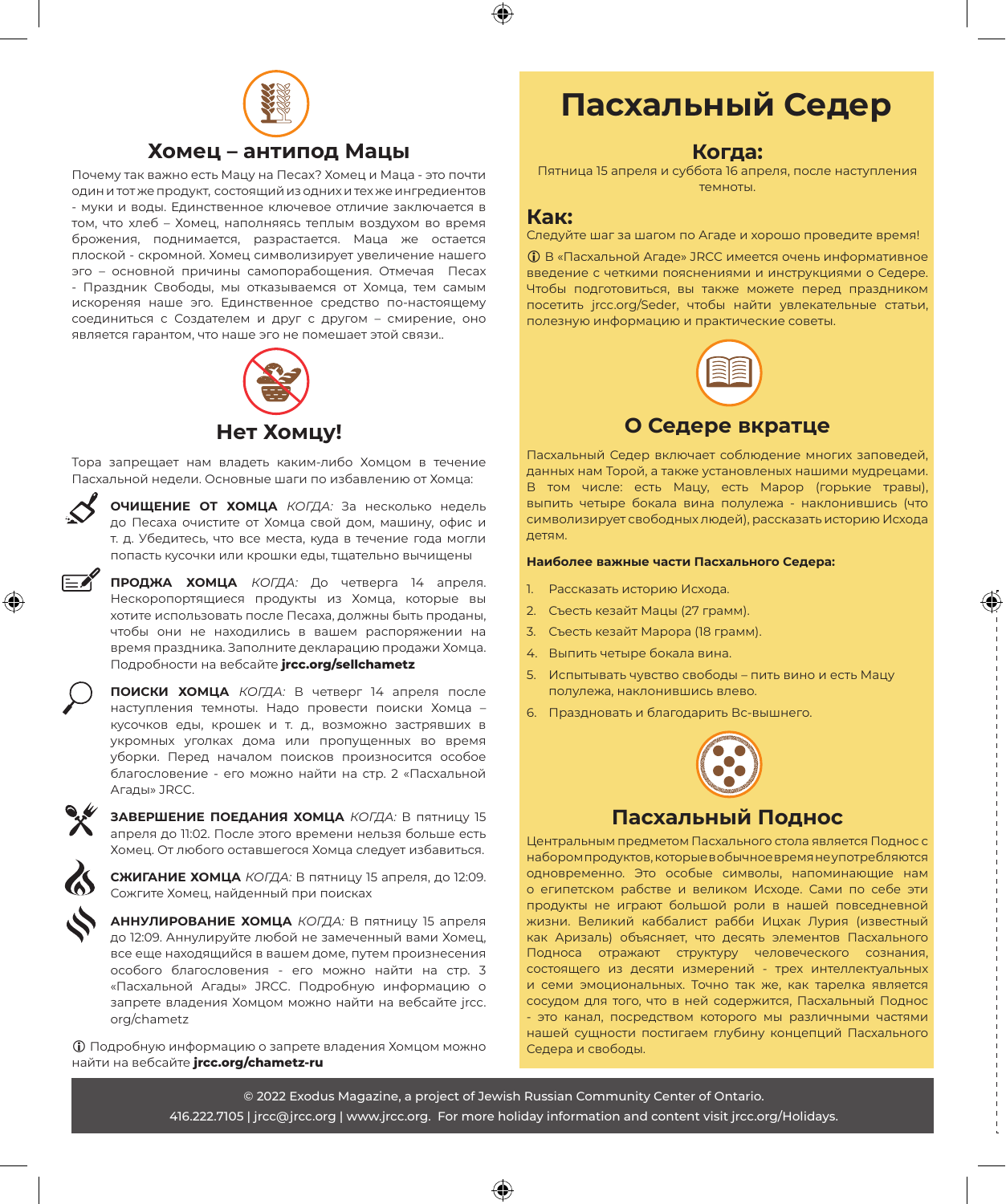# Концепции Пасхального Седера

*Follow your Haggadah for the detailed step-by-step. Below are some insights and inspiration.*

## От хаоса к порядку

Фраза «Пасхальный Седер» на самом деле является оксюмороном (сочетанием противоречащих друг другу понятий): слово «Песах» означает «пропустить», слово «Седер» означает «порядок». Итак, Пасхальный Седер деле призван навести порядок в хаосе. Сверхъестественная природа энергии Песаха, отраженная в поразительных чудесах, сопровождавших Исход, кажется недосягаемой, оторванной от нашей повседневной жизни. Пятнадцать шагов, составляющих порядок Пасхального Седера, предназначены для того, чтобы наделить нас этой возвышенной энергией, аккумулировать ее в нашем интеллекте, нашем сердце. Это позволит нам жить одновременно духовной и приземленной жизнью.



 Горечь Египта подается к столу с Марором - горькими травами – обычно это смесь хрена с листьями салата. Сам салат на самом деле не такой уж и горький, но горчит его послевкусие. Начальные стадии изгнания и порабощения часто кажутся безобидными и даже приятными. Но со временем отсутствие свободы и несправедливость жизни в оковах оказываются нестерпимыми. А в результате мы понимаем, что все трудности посланы нам для того, чтобы обрести духовность и стать сильнее.

**ДОВЕРЕННОСТЬ НА ПРОДАЖУ ХОМЦА**

Декларацию на продажу Хомца нужно отправить до четверга 14 апреля 2022 ГОДА, 21:00

**Продать Хомец можно онлайн на сайте jrcc.org/sellchametz**

Я (МЫ):

#### \_\_\_\_\_\_\_\_\_\_\_\_\_\_\_\_\_\_\_\_\_\_\_\_\_\_\_\_\_\_\_\_\_\_\_\_\_\_\_\_\_\_\_\_\_\_\_\_\_\_\_\_\_\_\_\_\_\_\_\_\_\_\_ Имя

Я, нижеподписавшийся, передаю раввину Йосефу Зальцману все полномочия на продажу любых видов хомец, которыми я располагаю, включая посуду, которая использовалась для хомец, где бы они не находились, а также право на аренду мест, где хомец и использумая для него посуда находятся. Я передаю раввину все права на имеющийся у меня хомец и разрешаю продать его кому он пожелает, на любых условиях, как если бы я совершил это лично.

| ДОМАШНИЙ АДРЕС |      |  |
|----------------|------|--|
| РАБОЧИЙ АДРЕС  |      |  |
| ПОДПИСЬ        | ДАТА |  |
| ПОДПИСЬ        | ДАТА |  |

## Четыре бокала как четыре ступени Свободы

Дорога к свободе очень непроста: она состоит из разных уровней и измерений. Четыре бокала вина, выпитые во время Седера, символизируют этапы нашего Исхода и Избавления и связаны с четырьмя фразами, упомянутыми в Торе относительно Исхода из Египта.

- **Первый бокал:** «Я тебя отпущу». Физическое завершение подневольного состояния. Первый шаг - уйти от источника притеснения.
- **Второй бокал:** «Я спасу тебя». Освобождение от интеллектуального и духовного рабства. После того, как мы избавились от угнетающей силы, мы должны преодолеть синдром раба внутри самих себя.
- **Третий бокал:** «Я освобожу тебя». Только состояние свободы могло способствовать созданию еврейского народа. Деспотическая сила искоренена, и теперь можно работать над тем, чтобы стать полностью невосприимчивым к ней.
- **Четвертый бокал:** «Я возьму вас к Себе как народ». После освоения первых трех этапов перехода к состоянию «свободы от» пора строить жизнь на иных началах: быть верным себе, своему истинному «я» и жить согласно своему внутреннему призванию и духовному предназначению.



## Да здравствует Маца!

Песах называется в Торе «Праздником Мацы» – ведь Маца является его основным символом. Мудрецы дают Маце различные названия, которые могут даже показаться противоречащими друг другу: «Хлеб скорби», «Хлеб бедности», «Хлеб смирения», «Хлеб наставления», «Хлеб веры», «Хлеб исцеления». Элементом, связывающим все это вместе, является вера – вера, благодаря которой мы выстояли во всех невзгодах, глубокая вера, что все исходящее от Вс-вышнего – к добру.

#### **Почему три Мацы?**

- 1. Три ингредиента свободы: смешайте интеллектуальное и эмоциональное рабство с Б-жественной верой - и вы получите духовный рецепт свободы.
- 2. Три категории еврейского народа: коэны, левиты и остальные евреи. Единение обладает наибольшей силой и свободой, но при этом очень важны и специфические особенности разных евреев.
- 3. Три Патриарха: Авраам, Ицхак и Яаков с их соответствующими Б-жественными атрибутами: доброта, дисциплина и гармония.

i **Онлайн «Пасхальная Агада» на jrcc.org/Haggadah**